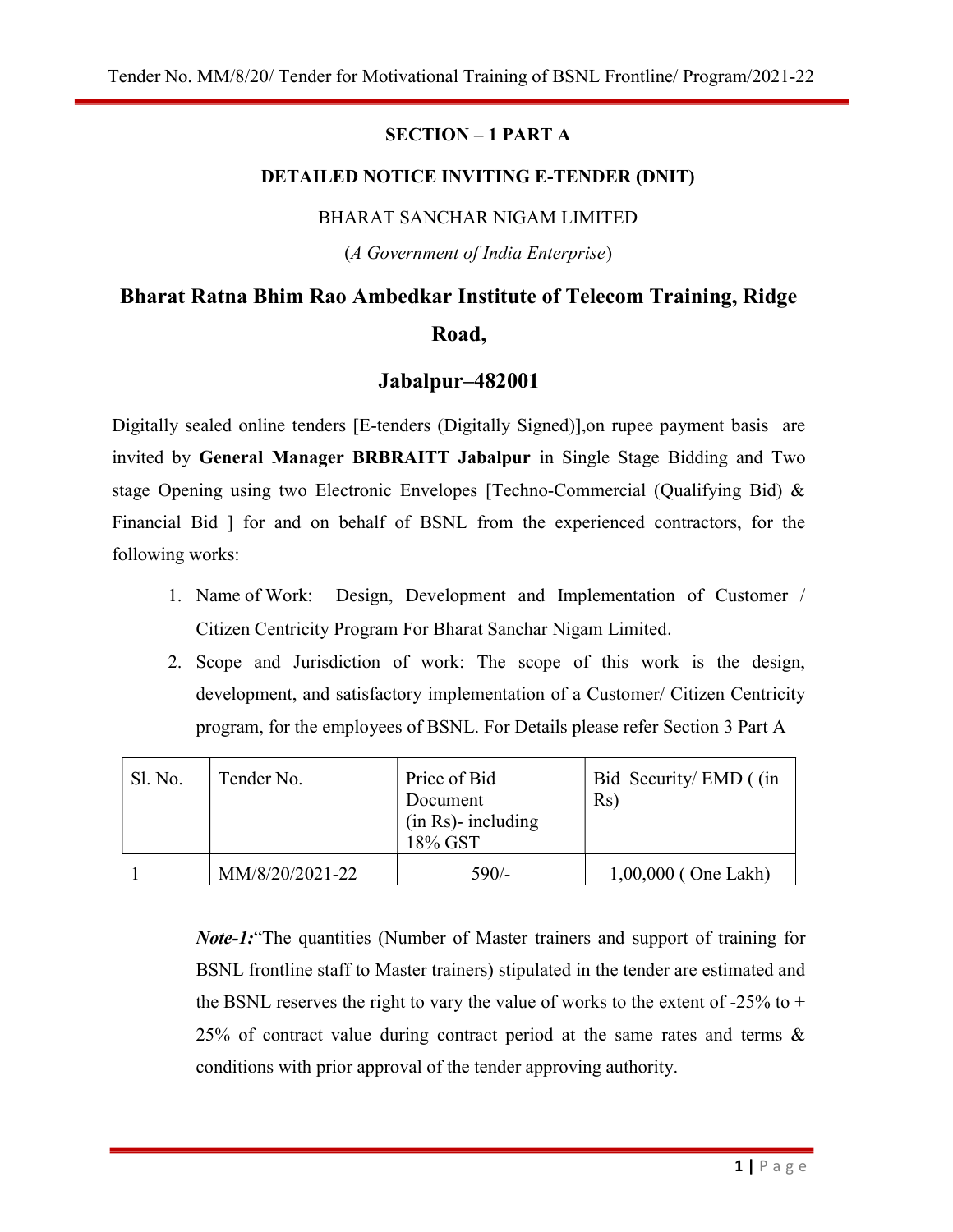# 3 Date of sale of tender document, Last date of submission of bid, Date of opening of Bids:

The tender document shall be available for downloading from the websites https://etenders.gov.in/eprocure/app or www.bsnl.co.in or www.brbraitt.bsnl.co.in.

| Availability of  | Deadline for          | Date & Time of    | Date of Opening of Bids Online |                      |
|------------------|-----------------------|-------------------|--------------------------------|----------------------|
| tender Document  | Submission of         | opening of        |                                |                      |
| Online on e-     | Physical Envelope to  | Physical          | Technical Bid                  | <b>Financial Bid</b> |
| tendering portal | <b>BRBRAITT BSNL</b>  | Envelope          |                                |                      |
|                  | Jabalpur and e-Bids   |                   |                                |                      |
|                  | Online on e-tendering |                   |                                |                      |
|                  | E tender portal       |                   |                                |                      |
| From 15-02-2022  | Up to $11:00$ hrs on  | At $12:00$ hrs on | At $14:00$ hrs on              | To be                |
| $15:00$ Hrs      | 14-03-2022*           | 15-03-2022        | 15-03-2022                     | notified later       |
| to 14-03-2022 up |                       |                   |                                |                      |
| to $11.00$ hrs   |                       |                   |                                |                      |

\*Please refer "Note" at page no 14 for detail information

- 3.1 If the date of opening of the bids happens to be holiday, the tenders will be opened on the next working day at the same time and the same venue.
- 3.2 The tender is invited through e-tendering process through the e-tender portal
- 3.3 Kindly refer Section-4 Part-C of Tender document for further instructions on etendering. Prospective bidders should get their registration done well in time on the e-tender portal and obtain the Digital Signature Certificate (DSC) from authorized CA, which is essential for participating in the tendering process through e-tender portal.
- 3.4 As the tender is invited through e-tendering process, physical copy of the tender document would not be available for sale. The bidder needs to download the tender document using the link as mentioned above.
- 3.5 All the documents in Qualifying Bid –Part-A and Financial bid-Part B are to be uploaded in the respective electronic envelops/parts on e-tender portal including proof of deposit of cost towards e-payment (RTGS/NEFT) or DD/Banker's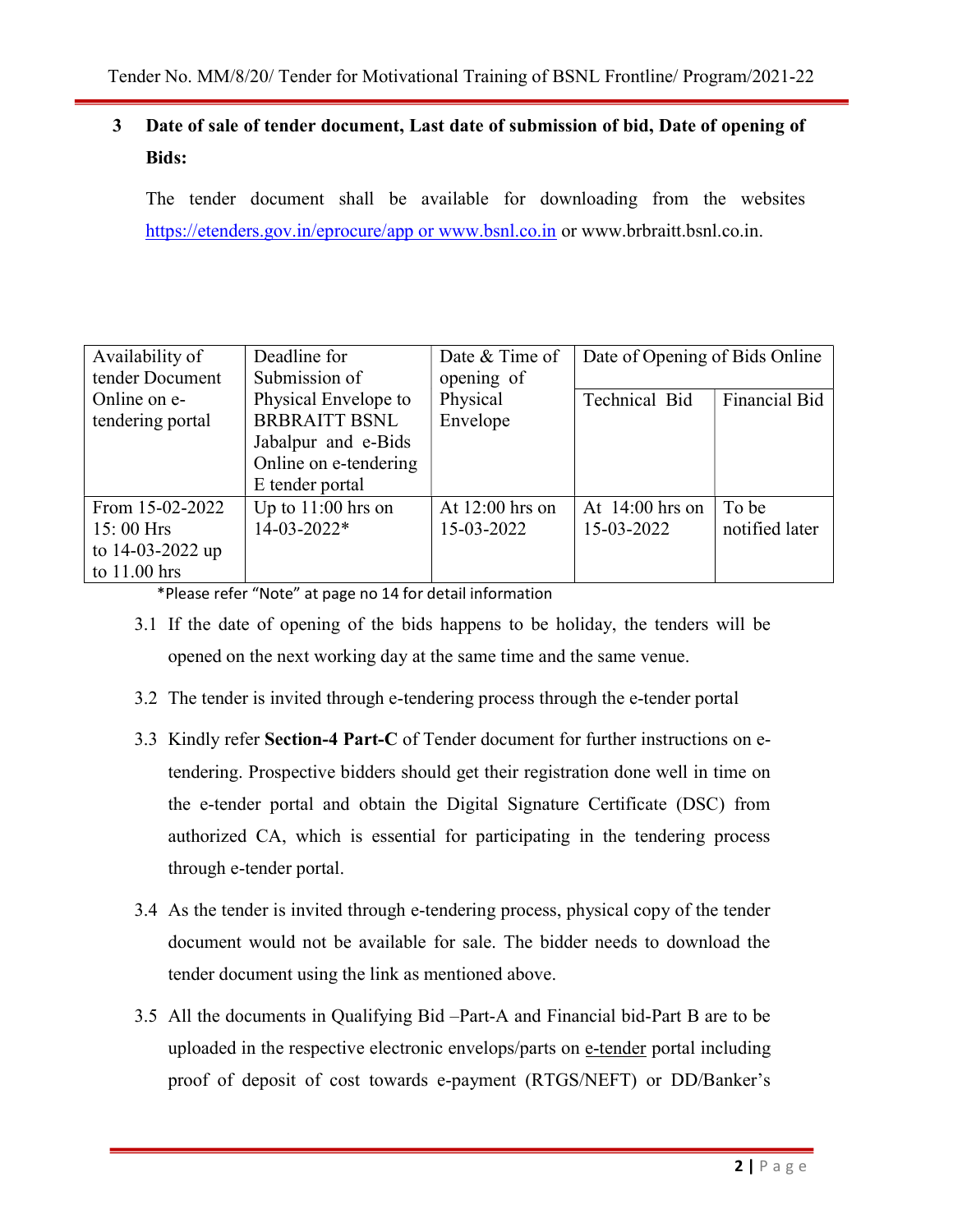Cheque/ towards cost of tender and e-payment (RTGS/NEFT) or DD/Banker's Cheque/BG towards EMD. MSE bidders claiming exemptions from tender fee & EMD must upload their registration certificate UAM/Udyam etc

3.6 The Tender document shall not be available for download from e-tender portal after closing date and time.

### 4. ELIGIBILITY CRITERIA

#### 4.1 General Eligibility Criteria

- I. The bidder shall be either a Proprietorship firm, Partnership firm, Company registered under Indian Companies Act 1956/2013, LLPs (Limited Liability Partnerships) or Registered Societies.
- II. The bidder shall fulfill requirement of Rule 144(xi) of GFR 2017. Any bidder from a country which shares a land border with India will be eligible to bid if the bidder is registered with the competent authority as specified in Annexure-I of F.No.6/18/2019-PPD dated 23rd July 2020 from Department of Expenditure, Ministry of Finance. A declaration as per Format under Section-7 Annexures 15 shall be submitted by bidder for meeting this eligibility condition.
- III. The bidder should be in the business of Professional Management/ Consultancy and should have been in existence for at least 5 years (as on 31st March, 2021)
- IV. The bidder should be eligible to operate in conformity with the provisions of the laws in India and shall have a registered office within India.
- V. Bid under consortium or Joint Venture is not allowed for this tendered works.
- VI. A bidder can submit only one bid in the bidding process. Submission of more than one bid by the bidder will result in the disqualification of all the bids submitted by the bidder.
- VII. The bidder must produce documentary evidence for eligibility criteria.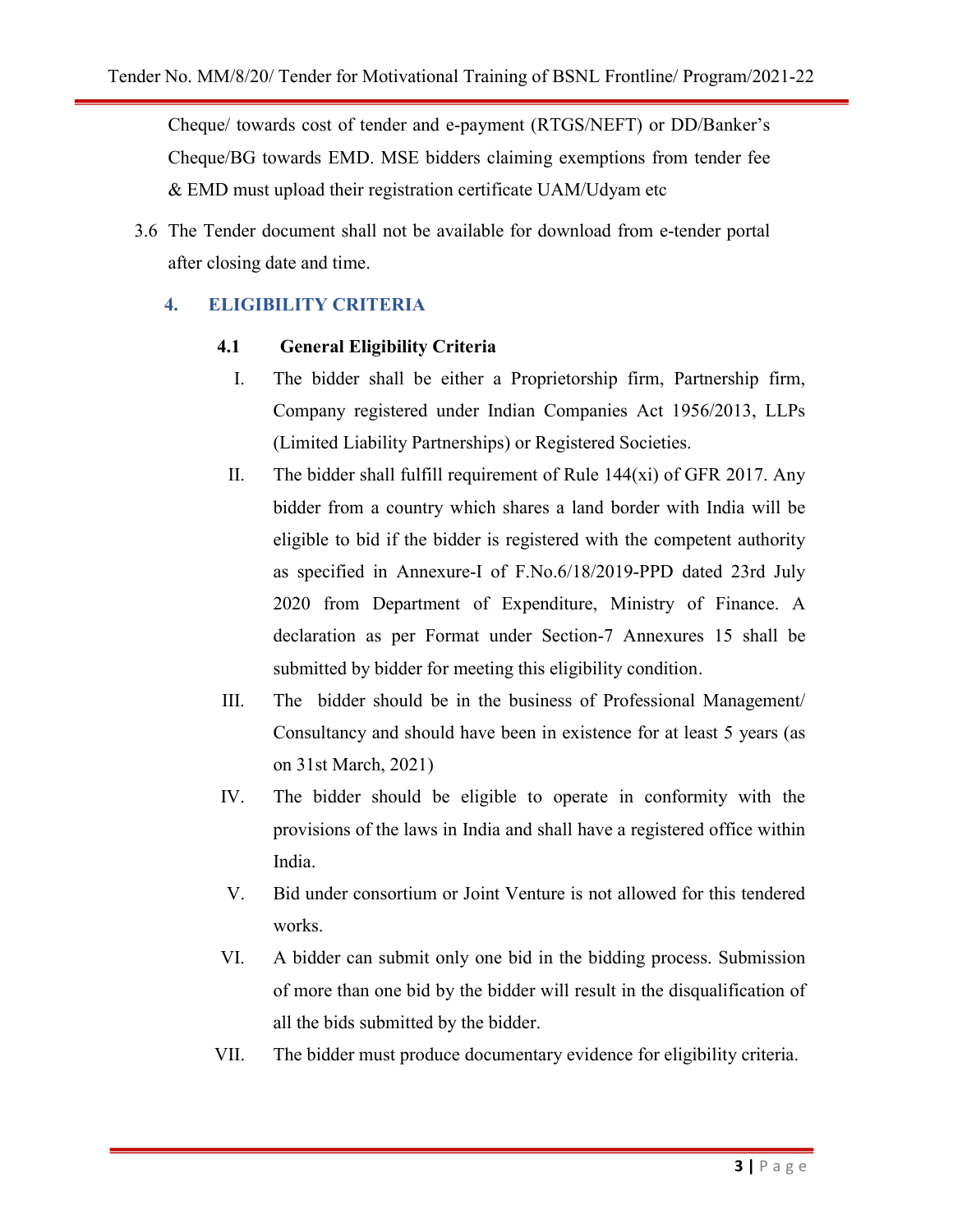- VIII. Valid Permanent Account Number (PAN) of the bidder from Income Tax authorities and EPF/ESIC registration certificate.
	- IX. The bidder shall have valid GSTIN registration certificate.
	- X. The Bidder shall not be under a declaration of ineligibility/ banned/ blacklisted/ debarred by any State/ Central Government/ PSU/ any other Government institutions in India for corrupt or fraudulent practices or for non-performance as on last date of submission of the Bid.

#### 4.2 Technical Eligibility Criteria

- I. The bidder should have minimum 20 professional employees on its payroll in Consultancy and related Services such as Capacity Building/ Change Management/ soft Skill Training/ Organisational Transformation/ Mindset Change cum Customer Centricity (as on 31st March 2021).
- II. The bidder should have satisfactorily completed\* one similar single service contract\*\* for a minimum value of INR 14 lakh, in the last three financial years  $2018-19$ ,  $2019-20$  &  $2020-21$  and the current financial year(2021-22) up to Q3 of FY 2021-22.

\* Completed service contract includes on-going service contracts subject to payment of bills amounting to at least INR 14 Lakh.

\*\* Similar service contract means any contract of "Capacity Building/ Change Management/ soft Skill Training/ Organisational Transformation/ Mindset Change cum Customer Centricity project using IT platforms in India".

III. As per DPIIT guidelines only class-I and class-II Local suppliers are allowed to participate in tender. Preference will be given to Class-I Local suppliers for award of work. Bidders are required to submit declaration vide Form-1 attached in Section-7 Annexure 14 with Local content of offered products/services.

Note 1:" Guidelines on Public Procurement (Preference to Make in India), Order 2017 as amended on 16/09/2020 shall be applicable for this procurement tender"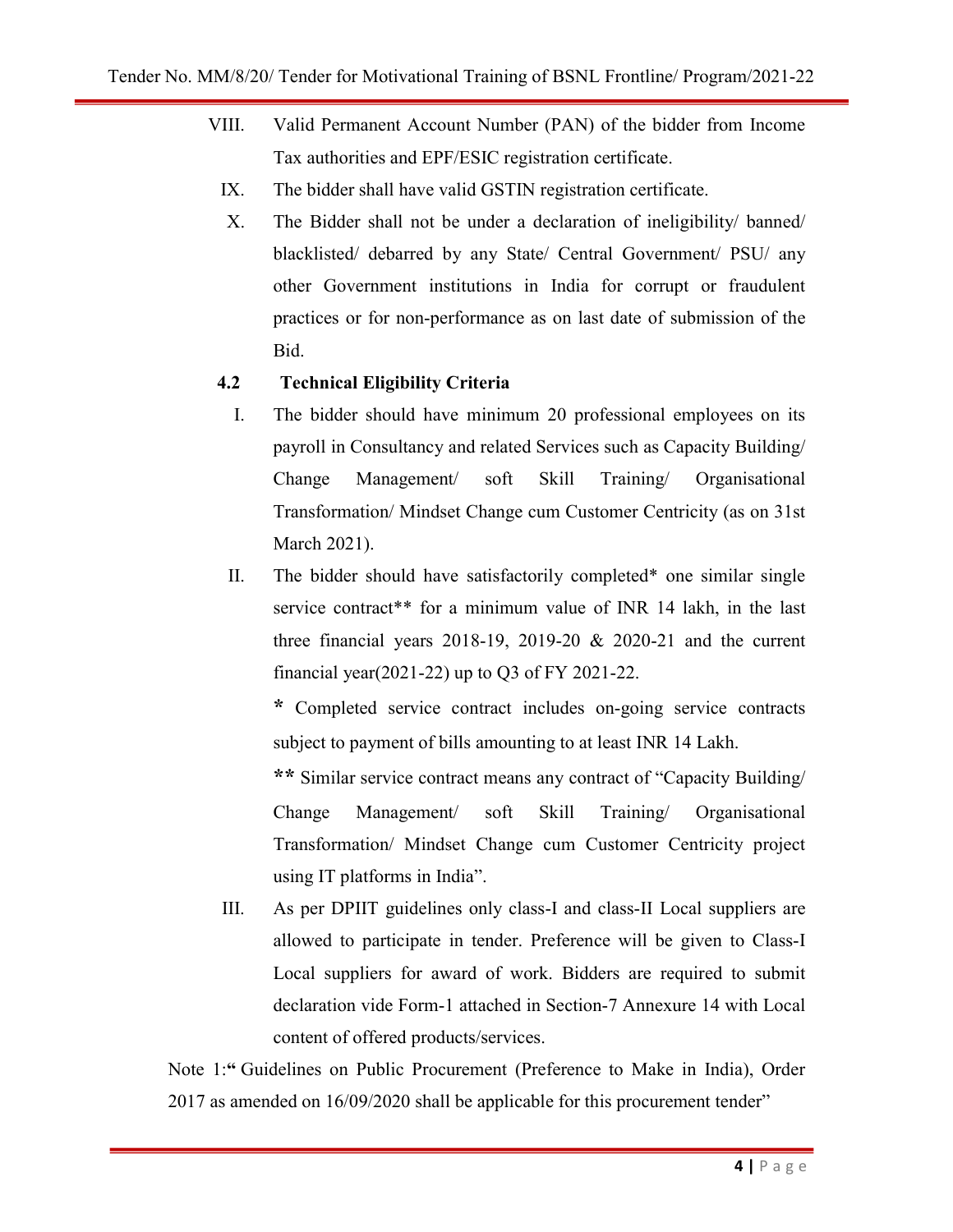Note 2: "Any bidder from a country which shares land border with India will be eligible to bid if the bidder is registered with the competent authority as specified in Annexure-I of O.M. No. 6/18/2019-PPD Dated 23.07.2020 from Department of Expenditure, Ministry of Finance. The bidders shall submit an undertaking as per Format in this regard.[For details F. No. 6/18/2019-PPD Department of expenditure Public procurement Division dated 23rd July 2020 may be referred.]"

#### 4.3 Financial Eligibility Criteria

- I. T1- Financial Turnover: The bidder should have a minimum average turnover of Rs 60 lakh, during the last three financial years 2018-19, 2019-20 & 2020-21 and the current financial year (2021-22) up to the Q3 of 2021- 22. The audited balance sheet reflecting financial turnover certified by chartered accountant with her stamp, signature and membership number shall be considered. To substantiate the requisite financial turnover, the tenderer can also submit attested Certificate from the Chartered Accountant (CA)/ concerned department / client. Client certificate should be duly supported by Form 16A/26AS generated through TRACES of Income Tax Department of India
- II. T-2 Liquidity: The bidder should have access to or has available liquid assets, lines of credit and other financial means to meet cash flow that is valued at 5% of the bid value net of applicant's commitments for other contracts. The audited balance sheet and/or banking reference certified by chartered accountant with her stamp, signature and membership number shall be submitted by the bidder along with bid. Banking reference should contain in clear terms the amount that bank will be in a position to lend for this work to the applicant. In case the Net current Assets (as seen from the Balance Sheets) are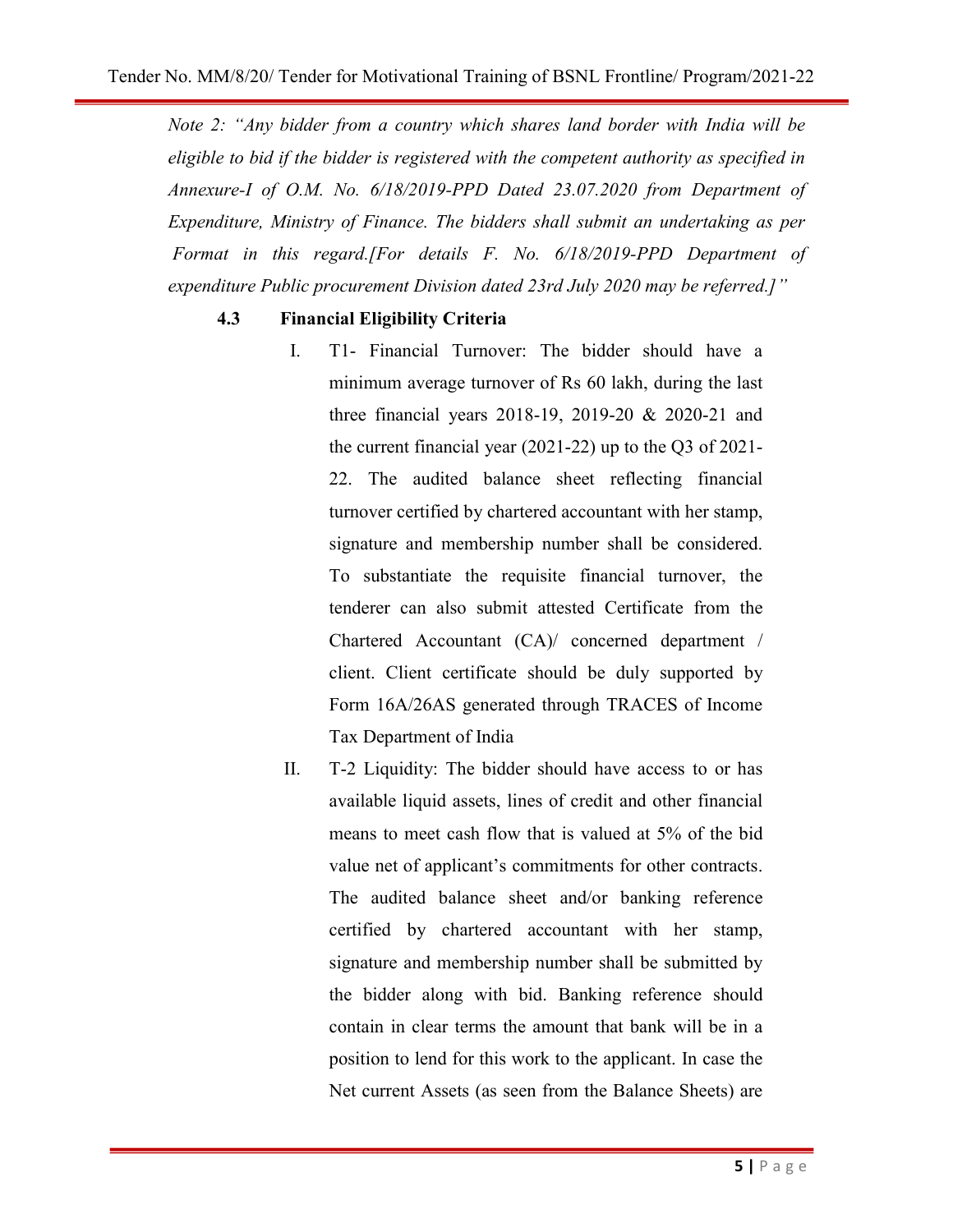negative, only the banking reference will be considered. Otherwise, the aggregate of the Net Current Assets and submitted Banking references will be considered for working out the liquidity. The banking reference should be from a scheduled bank in India and it should not be more than 3 months old as on the date of submission of bids. The format of the Banking Reference is at Annexure 5 of tender document.

#### 5. BIDSECURITY/EMD:

- 5.1 A) The bidder shall furnish the bid security/EMD in one of the following manner:-
	- I. RTGS/NEFT/Demand Draft/ Banker's cheque of Rs 1,00,000/- (One Lakh only) drawn in favour of "ACCOUNTS OFFICER (Cash), BRBRAITT, BSNL, Jabalpur," and payable at, Jabalpur.
	- II. Bank Guarantee of 1,00,000 /-(One Lakh only) from a scheduled bank drawn in favour of "ACCOUNTS OFFICER (Cash), BRBRAITT, BSNL, Jabalpur", which should be valid for 210 (30 days more than bid validity date) days, from the tender opening date.

| "Customer Name:          | AO (Cash) BRBRAITT Jabalpur |  |
|--------------------------|-----------------------------|--|
| <b>BSNL bank A/C No:</b> | 39313818571                 |  |
| <b>IFSC Code:</b>        | <b>SBIN0050701</b>          |  |
| <b>Name of the Bank:</b> | SBI                         |  |
|                          |                             |  |

#### Address of the Bank: JAWAHARGANJ, JABALPUR

5.1B) The (MSE)Micro & Small Enterprise bidders registered with the designated bodies of Ministry of MSE bodies like National Small Scale Industries Corporation etc and having UAM or Udyam Registration are exempted from payment of bid security. However, they shall furnish a proof regarding registration with bodies under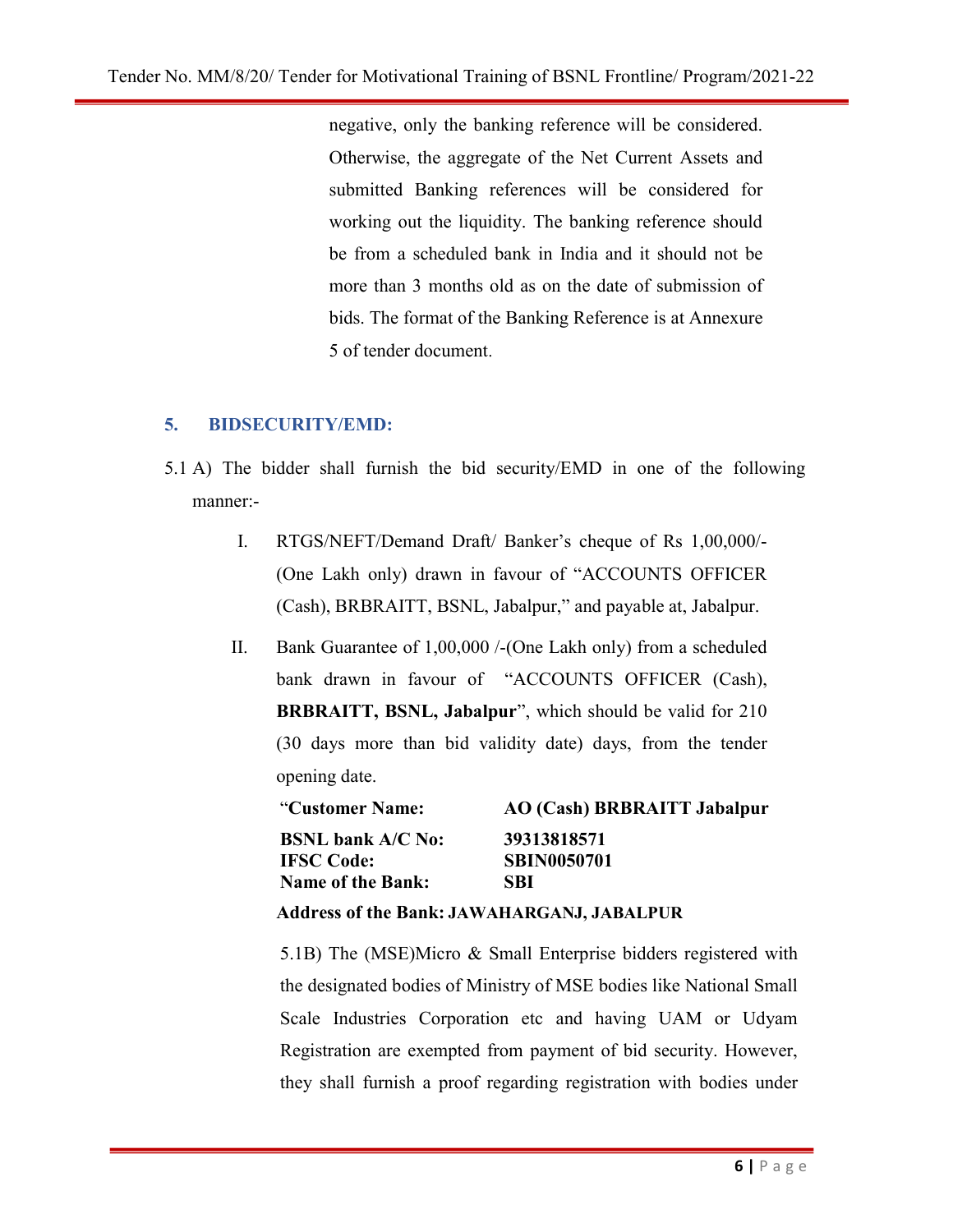the Ministry of Micro, Small & Medium Enterprises for the Consultancy and related Services such as Capacity Building/ Change Management/ soft Skill Training/ Organisational Transformation/ Mindset Change cum Customer Centricity etc. using IT platform. The scope of area of the above MSE registered bidders must be for in Consultancy and related Services such as Capacity Building/ Change Management/ soft Skill Training/ Organisational Transformation/ Mindset Change cum Customer Centricity etc. using IT Platform.

- 6. Date & Time of Submission of Tender bids: The tender shall be processed on the E-Platform i.e. https://etenders.gov.in/eprocure/app, as per detailed procedure given in Section 4 Part C (E- Tendering instructions to bidders) and a physical bid in sealed envelope to be submitted to AGM (MM), R. N. 008, Admin Building, BRBRAITT, Ridge Road, Jabalpur-482001 along with the Earnest Money as per BSNL Tender Norms and required tender fee as prescribed in clause 5.1 and 2 above, on or before 14/03/2022 up to 11:00hrs.
- Note: The date fixed for opening of bids, if subsequently declared as holiday by the BSNL, the revised date of schedule will be notified. However, in absence of such notification, the bids will be opened on next working day, time and venue remaining unaltered.

# 7. OPENING OF TENDERBIDS:

7.1 Physical bid .................................................. 15/03/2022 at 12:00hrs.

7.2 Techno-commercial bid(on E-Platform) .... .15/03/2022 at 14:00hrs.

 7.3 Financial bid (on E-platform). The date will be intimated to the responsive bidders only, later on.

#### 8. PLACE OF OPENING OF TENDERBIDS:

8.1 Since tender has been invited through e-tendering process, the tender shall be opened through 'Online Tender Opening Event . BRBRAITT's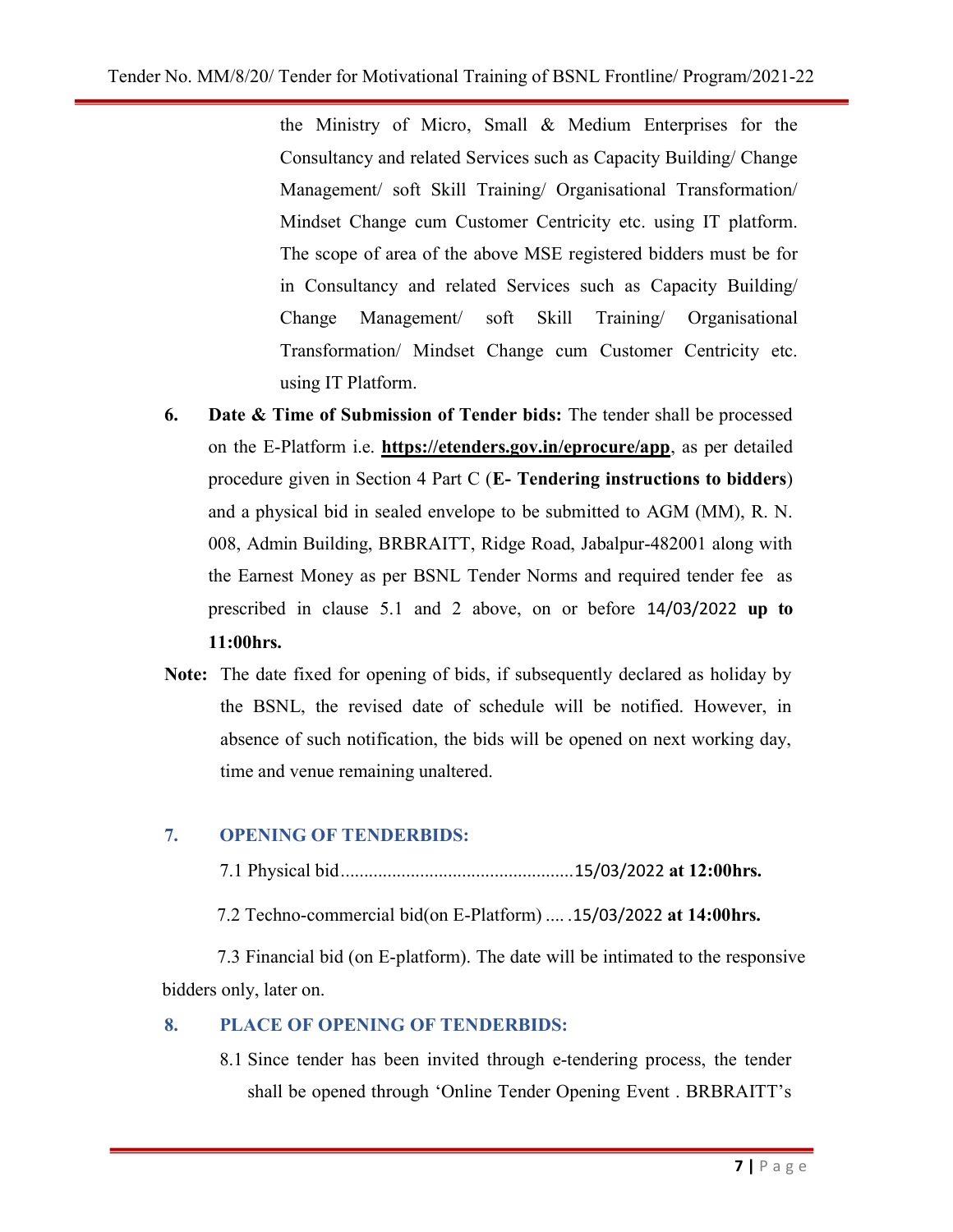Tender Opening Officers as well as authorized representatives of bidders can attend the Public Online Tender Opening Event (TOE) from the comfort of their offices.

- 8.2 In addition, authorized representatives of bidders can attend the TOE at "R. N. 008, Admin Building, BRBRAITT, Ridge Road, BSNL, Jabalpur-482001", where BRBRAITTs Tender Opening Officers would be conducting Public Online and manual Tender Opening Event (TOE).
- 9. Tender bids received in offline mode after due time & date will not be accepted.( E-tender portal will allow submission of bids only up to stipulated date & time).
- 10. Incomplete, ambiguous, Conditional, illegible tender bids are liable to be rejected.
- 11. The purchaser i.e. BSNL, reserves the right to accept or reject any or all tender bids without assigning any reason. The purchaser is not bound to accept the lowest tender.
- 12. The bidder shall furnish a declaration in his tender bid that no addition / deletion / corrections have been made in the downloaded tender document being submitted and it is identical to the tender document appearing on the website.
- 12.1 In case of any correction/ addition/ alteration/ omission in the tender document / its terms & conditions, the tender bid shall be treated as nonresponsive and shall be rejected summarily.
- 12.2 All documents submitted in the bid offer should be preferably in English. In case the certificate viz. experience, registration etc. is issued in language other than English, the bidder shall attach an English translation of the same duly attested by the bidder & the translation to be true copy in addition to the relevant certificate.

12.3: All computer-generated documents should be duly signed/digitally signed/ attested by the bidder/ vendor organization.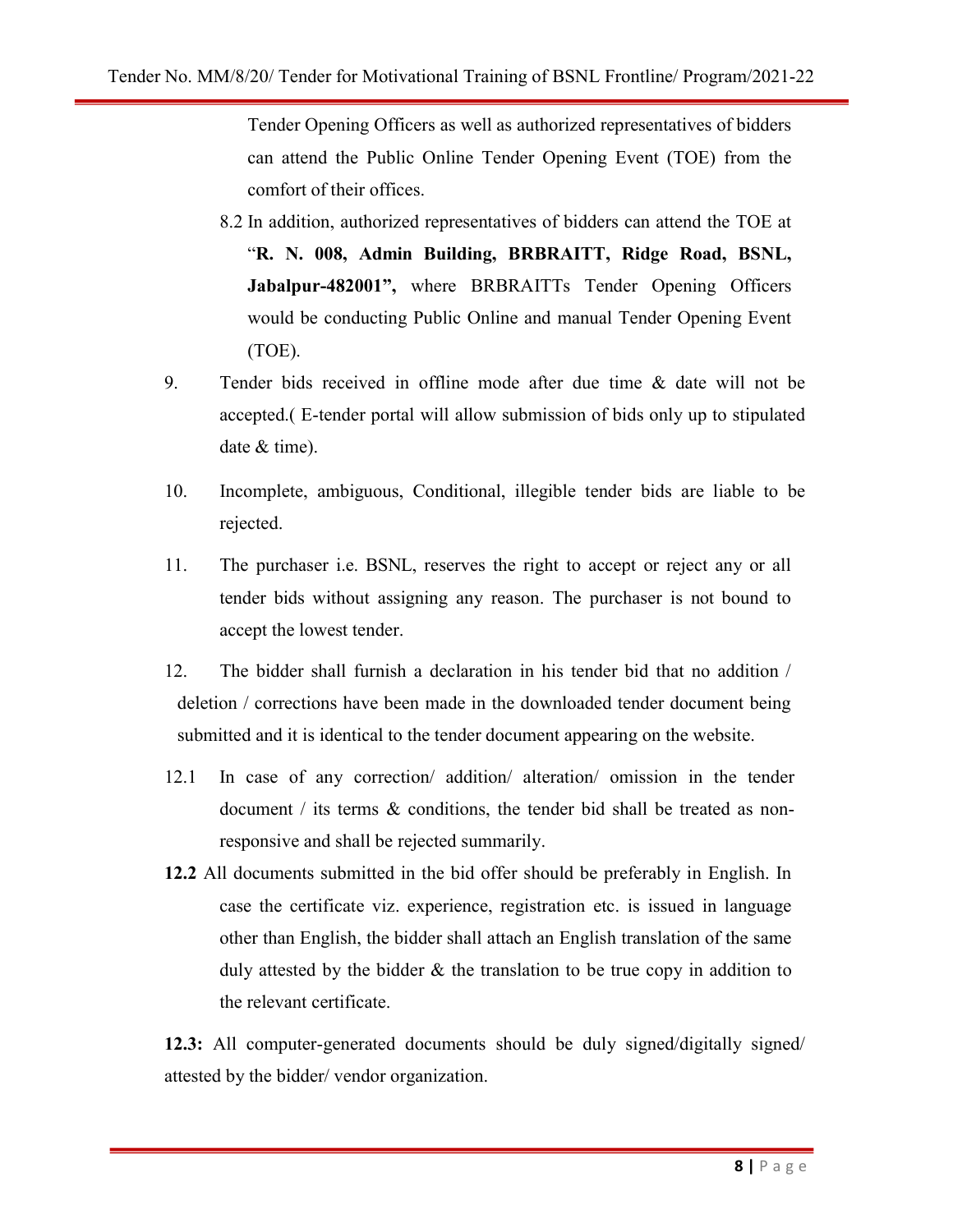- 13 The units registered under single point registration scheme of NSIC /MSE units for works mentioned in Technical Qualification (Clause 4.2 of Section-I PART A) are exempted from depositing the price of tender document and from payment of earnest money deposit (EMD). Such bidder shall have to upload the document in proof of registration of valid NSIC/MSE for carrying out works mentioned in Technical Qualification (Clause 4.2 of Section-I PART A) along with bid document.
- 14 The successful bidder including NSIC/MSE bidders shall furnish performance security deposit to the purchaser for an amount equivalent to 3% of the total value of Advance Work Order / Advance Purchase Order. (For more details please refer clause No. 2 of Section- 5 Part-A)

15 If an MSE vendor registered with body specified by Ministry of Micro, small and medium enterprise claiming concessional benefits (such as exemption from Tender Fee and EMD) is awarded work by BSNL and subsequently fails to obey any of the contractual obligation, he may be debarred from any further work /contract by BSNL for one year from the date of issue of such order and MSE authority issuing the certificate, shall also be informed for taking suitable action against MSE bidder.

- 16 The supplier has to indemnify BSNL against loss of input tax credit to BSNL on account of blacklisting of supplier during tenure of contract.
- 17 BSNL has the right to recover input tax credit loss suffered by it due to any misdeclaration on invoice by supplier.
- 18 The Bidders should ensure that their queries regarding bid document should reach to DGM (TM) BRBRAITT, Jabalpur by email (dgmtm\_brbraitt@bsnl.co.in) within 14 days of issue of this NIT i.e. on or before 15:00 hours 02/03/2022.